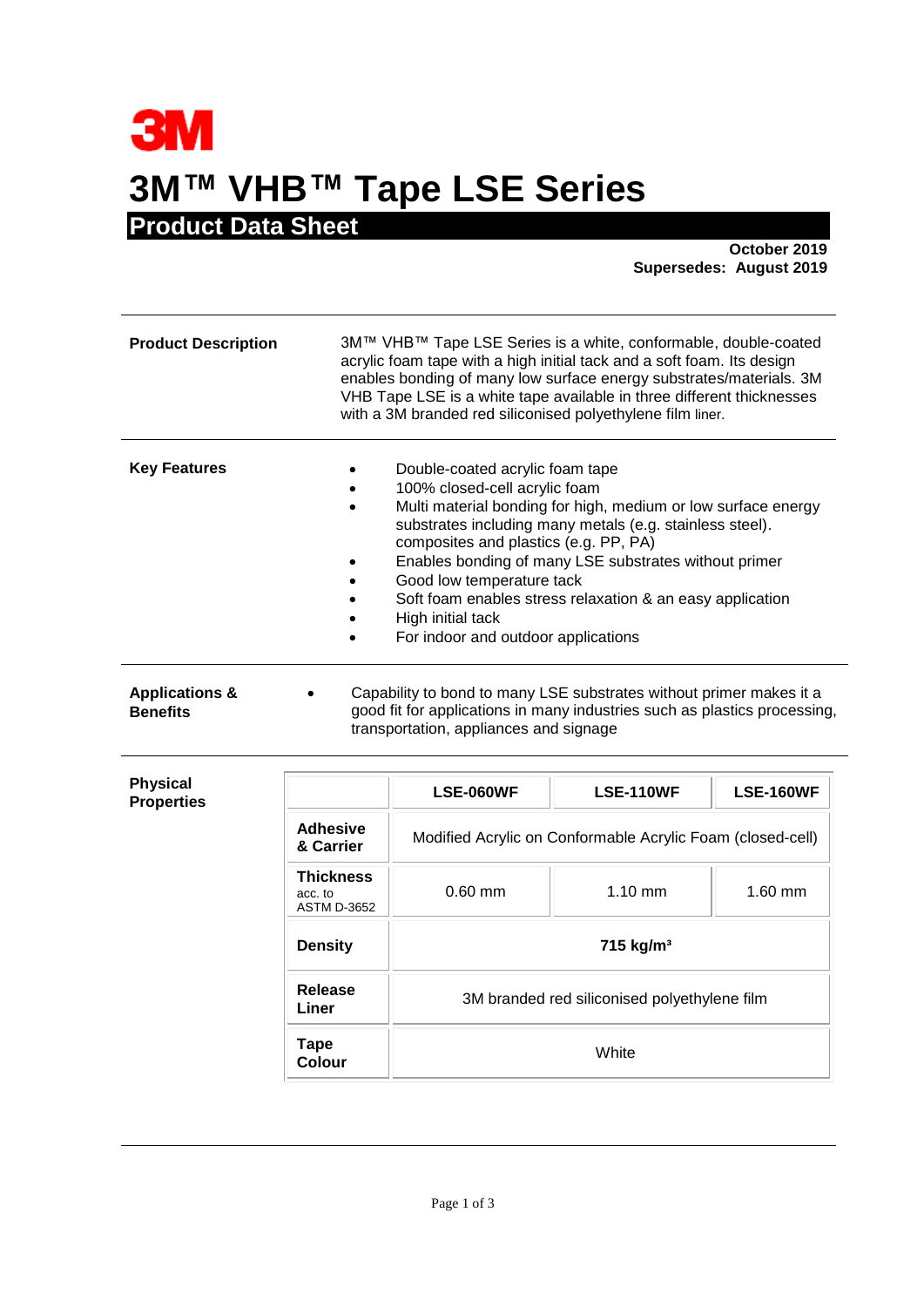| <b>Type</b>                                                                                                                                                                                                                | <b>LSE-060WF</b>                                                         | <b>LSE-110WF</b>                                       | <b>LSE-160WF</b>              |
|----------------------------------------------------------------------------------------------------------------------------------------------------------------------------------------------------------------------------|--------------------------------------------------------------------------|--------------------------------------------------------|-------------------------------|
| 90 ° Peel adhesion to<br><b>Stainless Steel</b><br>acc. to ASTM D3330, 90° peel<br>angle @ RT, after 72h @ RT<br>dwell                                                                                                     | 30 N/cm                                                                  | 44 N/cm                                                | 54 N/cm                       |
| 90 ° Peel adhesion to<br>Polypropylene<br>acc. to ASTM D3330, 90° peel<br>angle @ RT, after 72h @ RT<br>dwell                                                                                                              | 24 N/cm                                                                  | 42 N/cm                                                | 51 N/cm                       |
| 90 ° Peel adhesion to Glass<br>acc. to ASTM D3330, 90° peel<br>angle @ RT, after 72h @ RT<br>dwell                                                                                                                         | 29 N/cm                                                                  | 43 N/cm                                                | 51 N/cm                       |
| 90 ° Peel adhesion to ABS<br>acc. to ASTM D3330, 90° peel<br>angle @ RT, after 72h @ RT<br>dwell                                                                                                                           | 24 N/cm                                                                  | 40 N/cm                                                | 47 N/cm                       |
| Static Shear Strength on<br><b>Stainless Steel</b><br>acc. to ASTM D3654, after 72h<br>@ RT dwell (Weight held for<br>10.000 minutes, 3.22cm <sup>2</sup><br>(0.5in <sup>2</sup> ), vertical test direction                |                                                                          | 23 °C - 1000 g<br>$70 °C - 550 g$<br>90 °C $-$ 250 g   |                               |
| Static Shear Strength on<br>Polypropylene<br>acc. to ASTM D3654, after 72h<br>@ RT dwell (Weight held for<br>10.000 minutes, 3.22cm <sup>2</sup><br>(0.5in <sup>2</sup> ), vertical test direction<br>Limited by substrate |                                                                          | 23 ° C - 1000 g<br>$70 °C - 500 g$<br>$90 ° C - 500 g$ |                               |
| <b>Dynamic Shear</b><br>acc. to ASTM D1002<br>on stainless steel, after 72h @<br>RT dwell                                                                                                                                  | 525 N<br>$/6.54$ cm <sup>2</sup>                                         | 382 N<br>/6.54cm <sup>2</sup>                          | 347 N<br>/6.54cm <sup>2</sup> |
| Normal Tensile (T-Block)<br>acc. to ASTM D897<br>to Aluminium @ RT, after 72h<br>@ RT dwell, test speed 50<br>mm/min                                                                                                       | 365 N<br>/6.54cm <sup>2</sup>                                            | 309 N<br>/6.54cm <sup>2</sup>                          | 290 N<br>/6.54cm <sup>2</sup> |
| Temperature Performance                                                                                                                                                                                                    | Short term (minutes, hours): 150 °C<br>Long term (days, weeks):<br>90 °C |                                                        |                               |

**Performance Characteristics** 

**Application Temperature** Ideal application temperature range 10 °C to 38 °C. For certain applications and substrates 3M™ VHB™ Tape LSE can be applied at temperatures as low as 0 °C if the surface is frost free. Testing on application-specific substrates is recommended to confirm adhesion at temperatures <10°C.

> Pressure sensitive adhesives use viscous flow to achieve substrate contact area. To obtain good performance, it is important to ensure that the surfaces are clean, dry and free of condensed moisture.